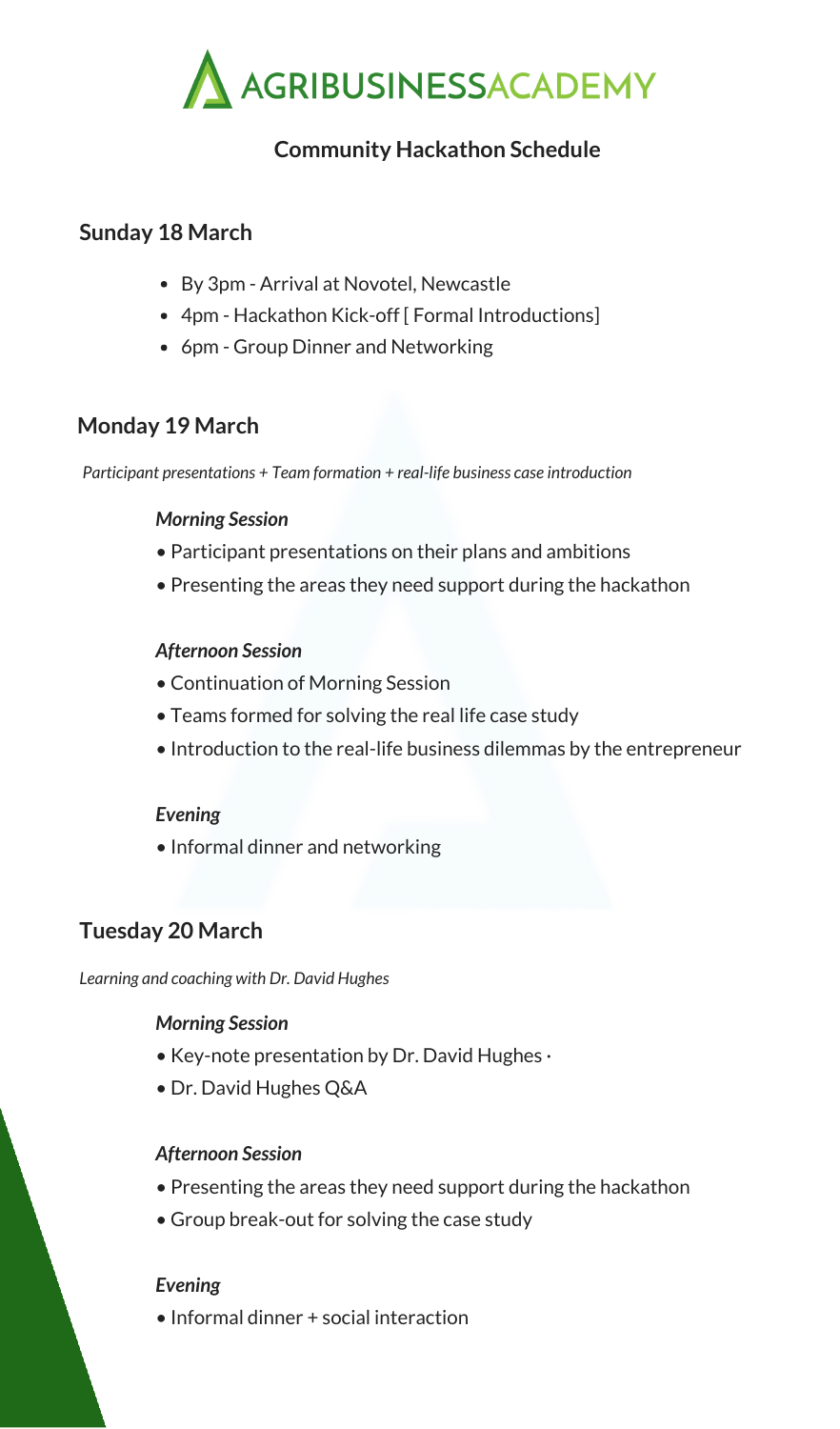

## **Wednesday 21 March**

*Learner presentations + farm visit*

#### *Morning Session*

• Learner presentations in groups on the learning's from the day with Dr. David Hughes

#### *Afternoon Session*

• Visit to real farm operations in the UK

#### *Evening*

• Informal dinner + social interaction

# **Thursday 22 March**

*Learner presentations on the learning from farm visit day + visit to processing facility.*

#### **Morning Session**

• Visit to the Retail operations in Newcastle

#### **Afternoon Session**

• Visit to a processing facility in the UK

#### **Evening**

• Informal dinner + social interaction